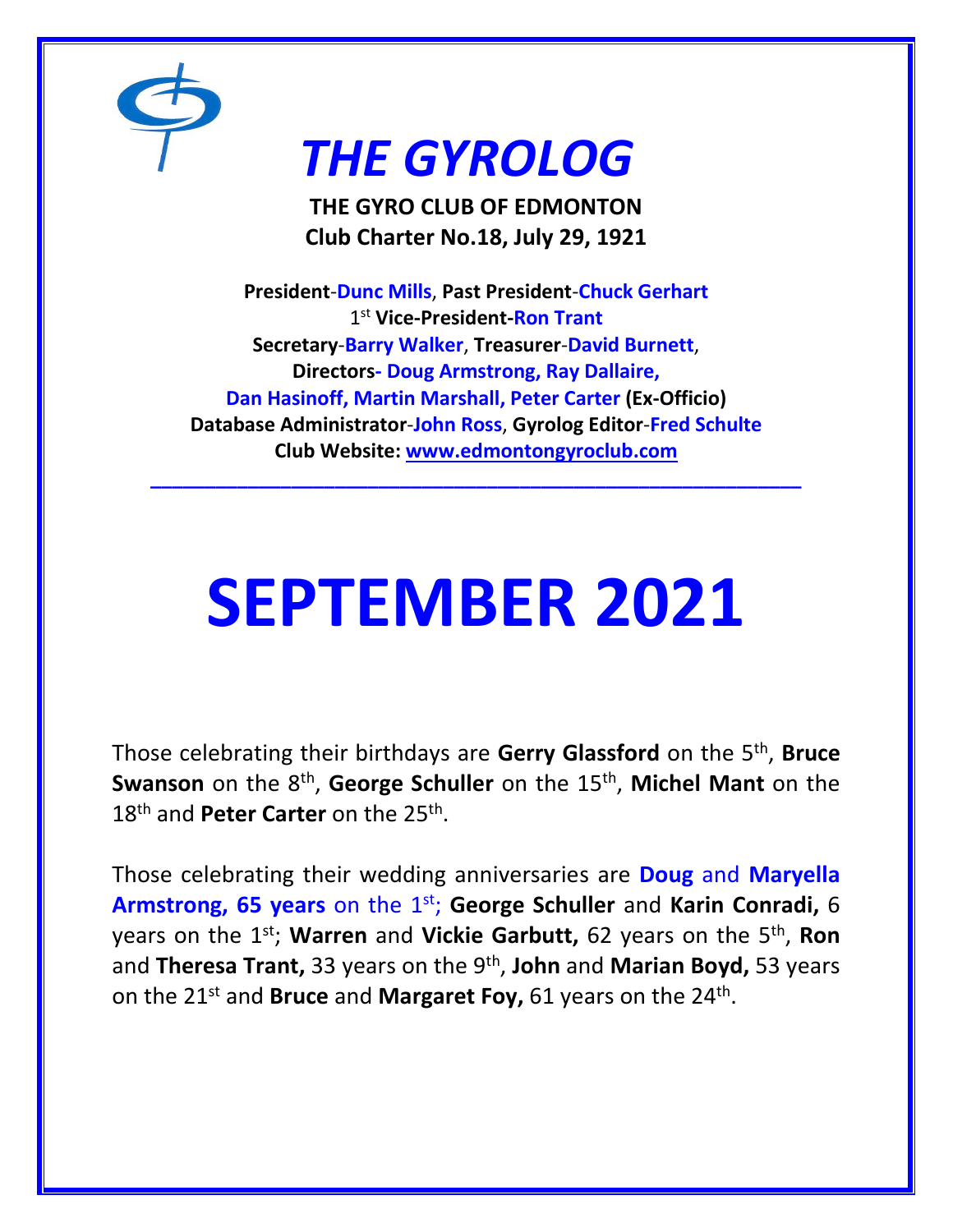**President Dunc Mills** welcomed 55 Gyros, Gyrettes and guests to the **Annual Bocce Tourney and Corn Roast** held at the Derrick Golf and Winter Club in the late afternoon of September 7<sup>th</sup>.

The first round of **eight Bocce teams** duked it out on the lawn outside the Banff Room before we adjourned for dinner. The merry throng enjoyed a spectacular feed of grilled beef burgers and chicken along with roasted corn, salads, and all of the trimmings. The weather was perfect with sunny skies, warm temperatures and virtually no wind.

After dinner, the serious playoffs began with the Second-Round bocce players. In the end, **Team 7** (**Cathy Johnson, Theresa Trant, Jim Lepp,**  and **Mike Matei)** and **Team 8 (Chuck Gerhart, Jo-Anne Lubin, Ron Trant** and **Fred Schulte)** fought a see-saw battle with a tie score of 6-6. Team 7 prevailed, winning the tournament.



 **Cathy Theresa Jim Mike**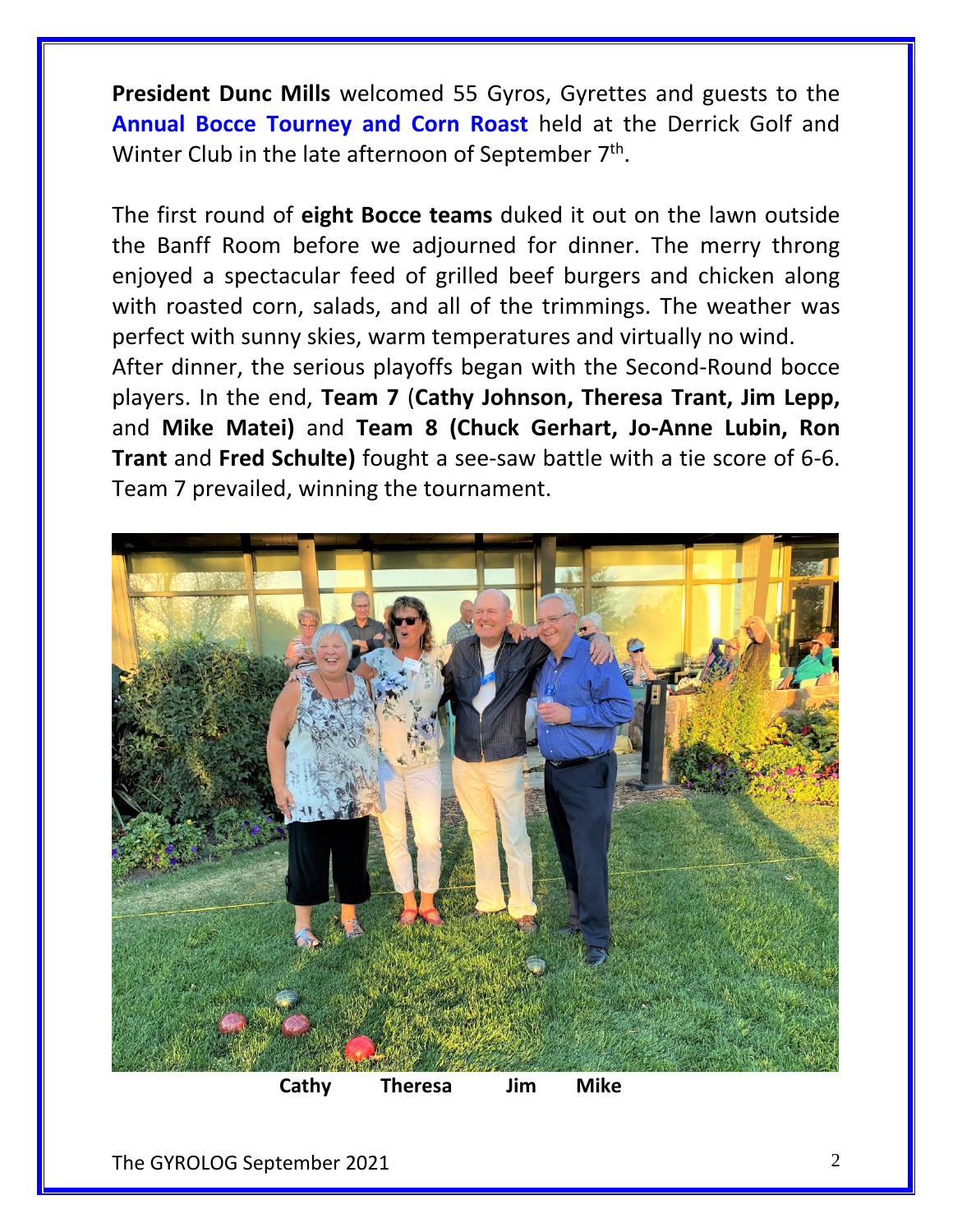**Thanks to Bruce Foy and Sam Gruden for organizing a first-class bocce tournament!**



# **BOCCE TEAM NAMES**

- The Mari-Bocce Band
- Total Beocces
- Balls for Hire
- The Big LaBocce
- Belle's of the Ball
- Designated Drinkers
- The Ball Knockers
- Barenyager Bombers
- Relish the Rolls
- Spocking Intentions
- · Ball Breakers
- The Meatballs
- · Bi-Polar Rollers
- Frames of Merriment
- Mission Imbocceball
- Roll Us Away
- Balls of Destiny
- Free Ballin'
- The Pallino Kissers
- Master Blasters
- Shotput Wannabes
- Pumps and a Bump
- Thrust Amplifier
- Palling Necklace
- The Bocce Brigade
- The Rolling Balls
- · Bounce, Toss, Roll
- Donkey Kong
- Living It Up
- Here for Beer
- · Indigo Montoya
- Veni Vidi Bocce

The GYROLOG September 2021 3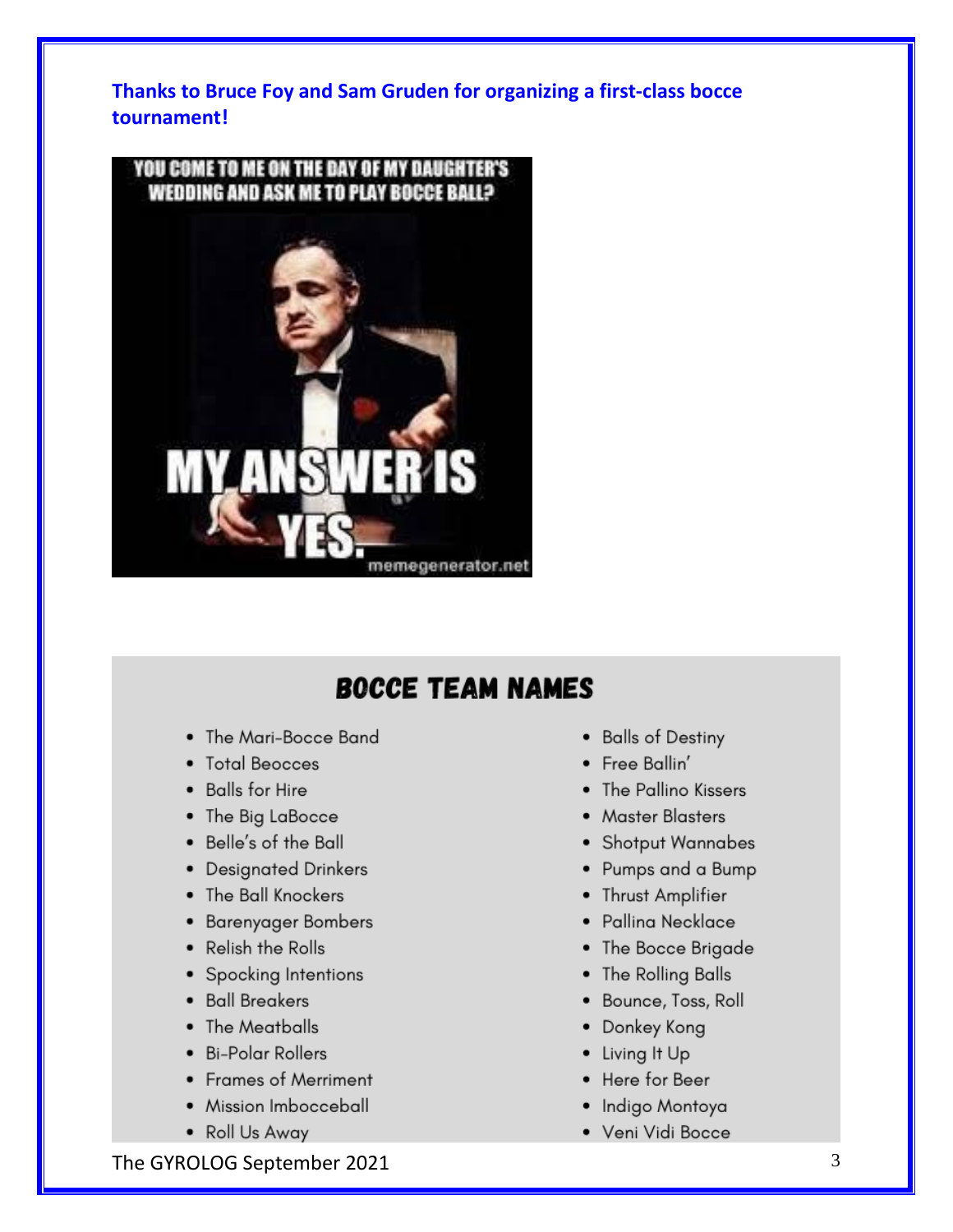

## **FIRST POSTING**

**Edward (Terry) Mowbrey** has applied for membership in our club. **Terry** and his wife **Patricia** live in Edmonton. His email address is [t.mowbrey@mowbreygil.com](mailto:t.mowbrey@mowbreygil.com) **Trevor Mowbrey** and **Jim Lepp** propose him.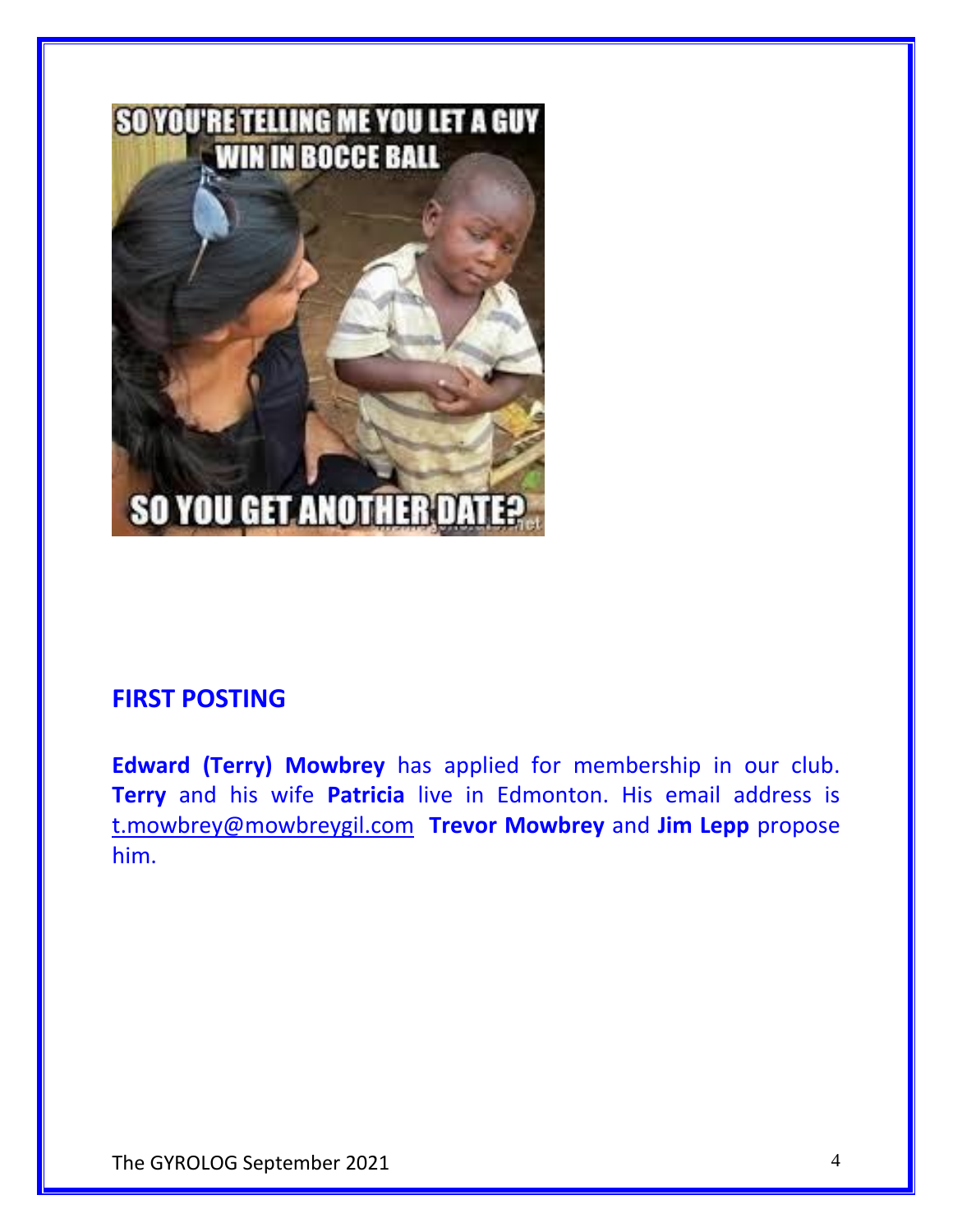# **Gyro District VIII Convention Annual Business Meeting Held Virtually on September 24th, 2021**

**Governor Derm Jackman** called the meeting to order at 10:00 am with 37 Gyros in attendance.

**Jim Lochhead** of the Edmonton Club gave the Invocation.

**Governor Derm** provided opening remarks and introduced First International Vice-President **Peter Carter,** Immediate Past International President **Alan Pentney** and a significant number of other Past International Presidents and Past District 8 Governors. A roll call was undertaken, and it was confirmed that delegates from seven clubs, Castlegar, Cranbrook, Nelson, Lethbridge, Calgary, Stampede City, Sherwood Park and Edmonton were present and constituted a quorum. John Jordan of the Wallace Club joined the meeting later in the morning.

Minutes of the Annual Business Meeting held in Drumheller on May 25<sup>th</sup>, 2019, were approved. There was no business arising from the minutes. **Peter Carter** providing greetings and an update from Gyro International. District Reports by the Lt. Governor, Past Governor and the Governor were also presented.

### **District Secretary-Treasurer Ken Baker** presented the **Financial**

**Statements:** Profit and loss Budget vs. Actual May 2019-April 2020; Ten Year Financial Summary 2012-2020; Budget May 1, 2020-April 30, 2021; Profit and Loss Previous Year Comparison May 2020 through April 2021; Profit and Loss Budget Actual vs. Actual May 2020 through April 2021. Ten Year Financial Summary 2011-2021.

**Lt. Governor, Sid Slade** presented **The District VIII Budget, May 1-April 30, 2022,** for review and discussion. The delegates approved the budget with no District dues for 2021-22.

**Sid Slade** presented the nomination for Lt. Governor: **Ken Williamson.**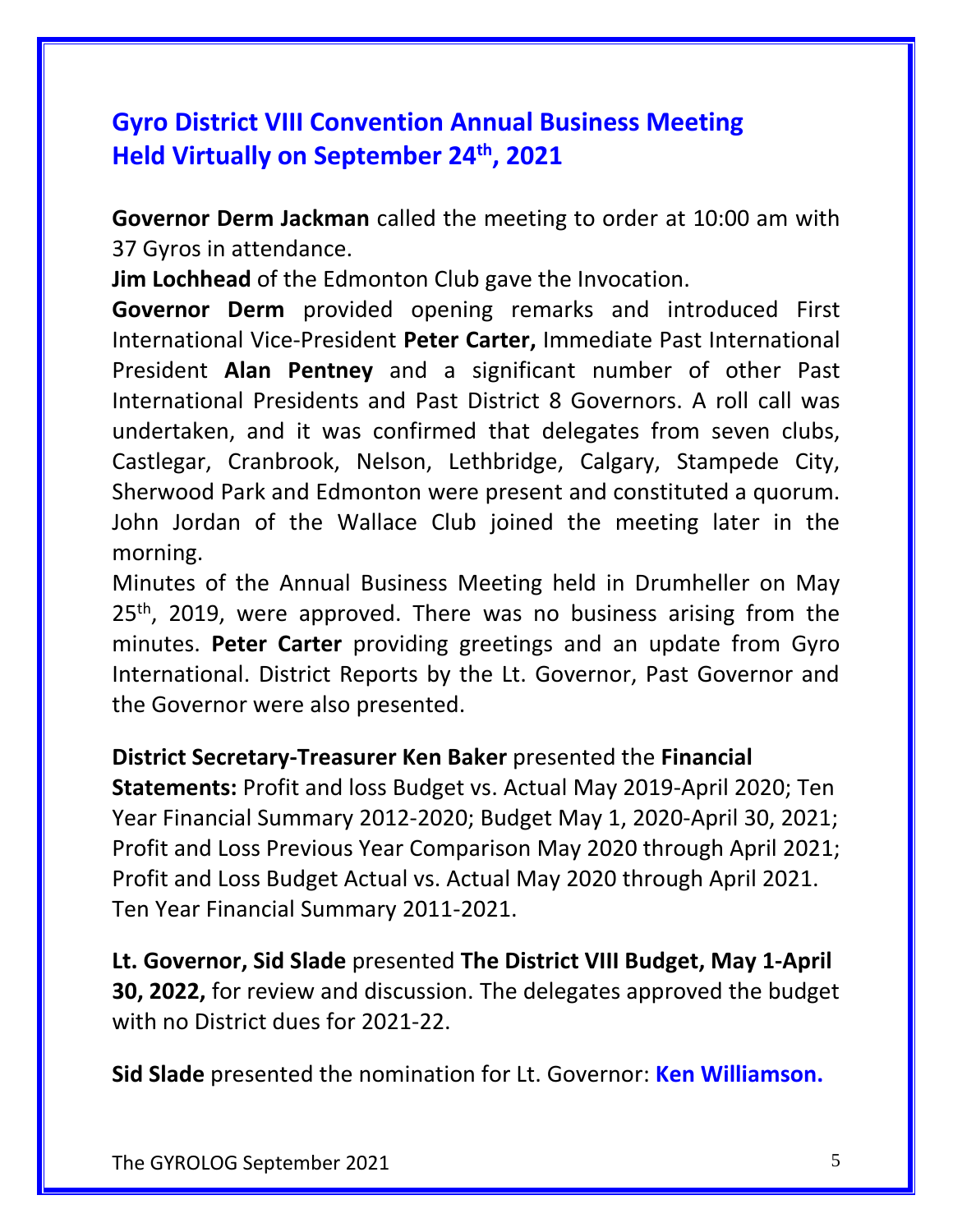**Awards:** Best Bulletin-**Fred Schulte,** The Gyrolog-Edmonton

Membership-**Calgary,** 7 new members in the last two years.

Man Mile-**Edmonton,** repeat from 2019 in Drumheller

A discussion centred on upcoming milestones: **District VIII** will celebrate their **100th Anniversary in 2024.** The **Sherwood Park Club** will celebrate their **50th Anniversary in 2025.**

There is also an expectation that a Gyro International Convention would be hosted by District VIII in the next two or three years. Plans are in place to host the next International Convention, **June 27-30, 2022, in Cleveland, Ohio,** the birthplace of Gyro in 1912.

Delegates and members recognized the challenges in hosting future conventions due to decreasing attendance and rising costs. It is expected that innovative approaches will be required to successfully mount future conventions.

# **District VIII Governors' Reception and Installation Party.**

**Immediate Past Governor, Larry Fenton, Calgary Club** welcomed 37 Gyros and Ladies to the Virtual Installation Party.

**International Vice-President Peter Carter** presented recordings of **O Canada** and **Cheerio.**

**Jim Lochhead, Edmonton** presented the **Grace.**

**Bernie Kropp, Sherwood Park** led the **Toast to the Queen.**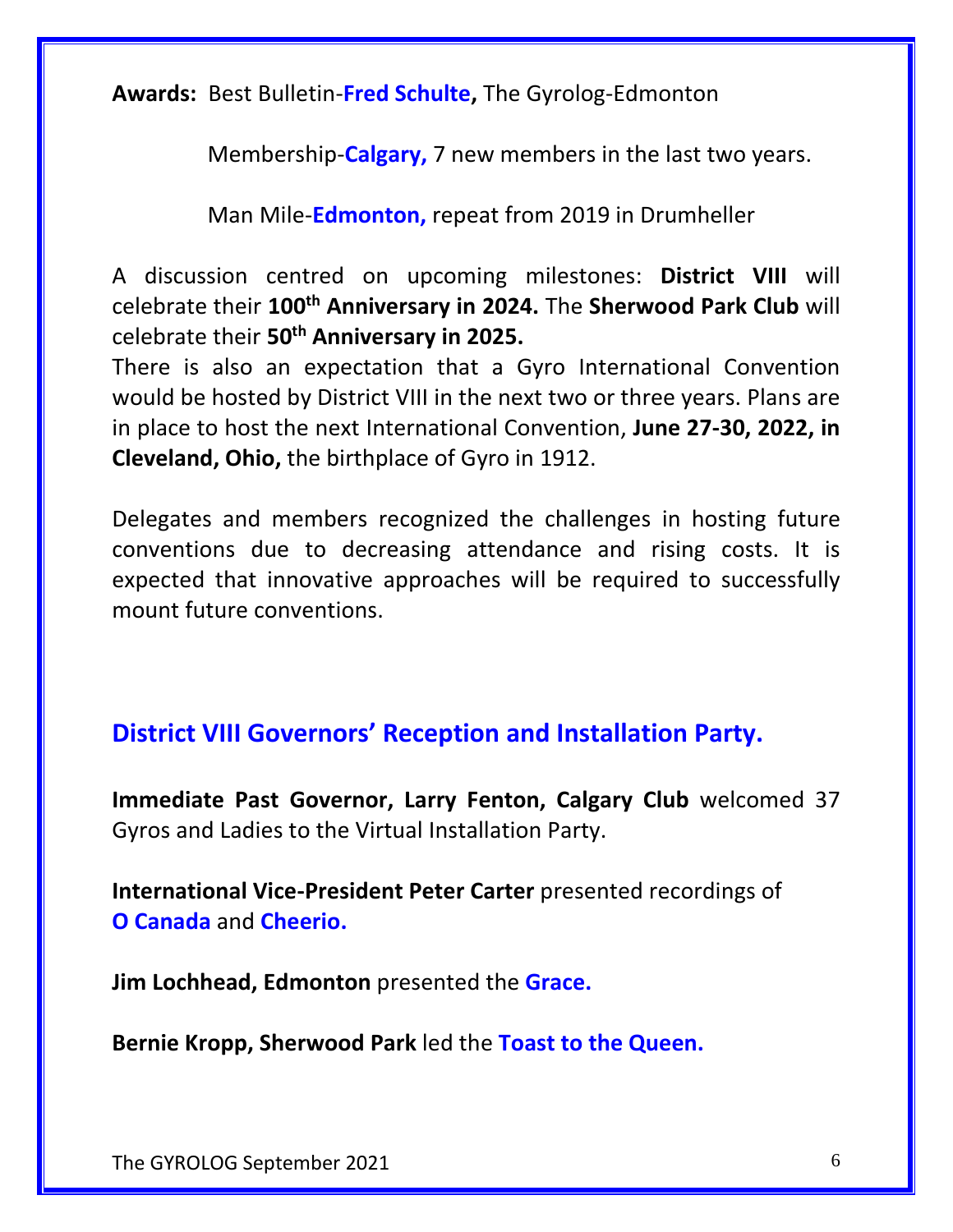**Al Clark, Stampede City** made the **Toast to the Ladies.** He indicated that the membership of the Stampede Club has maintained a stable membership of 25-30 members from the beginning (1962). The Gyrettes have played a major part in maintaining membership and bringing in new members. They have been responsible for about 30% of new membership through their networking activities.

**Mary Ann Clark** relied to the Toast and advised that it has been a pleasure to work with gentlemen.

**Governor Derm Jackman** indicated it was a pleasure to serve over the last two years and he praised the mentoring and support he received from Gyros everywhere during these extraordinary Covid-19 times.

**International First Vice-President, Peter Carter** installed the following District Officers:

**Derm Jackman, Castlegar - Immediate Past Governor Rick Dootjes, Sherwood Park - Secretary Ken Baker, Calgary – Treasurer Ken Williamson, Stampede City – Lt. Governor Sid Slade, Sherwood Park – Governor** 

**Governor Sid Slade** thanked **Past Governor Derm** for his support over the last two years. He also thanked **Keith Bradley** for introducing him to Gyro in 2002 and thanks to **Bernie Kropp** for suggesting that he submit his name for District Governor office. Sid stated that he looked forward to working for the good of Gyro over the next year.

Breakout Rooms and Socializing continued after the formal program ended.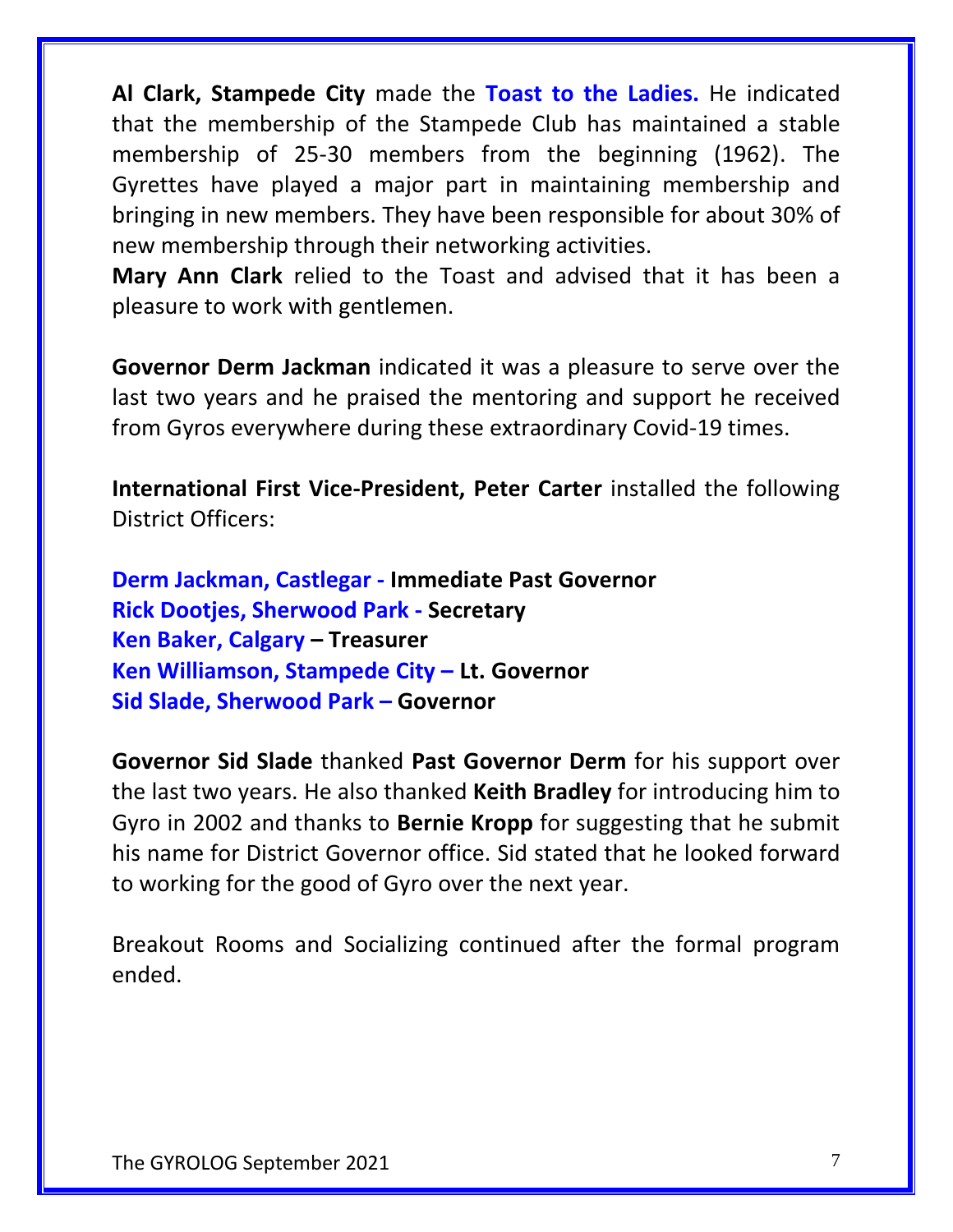#### Subject: Heaven or Hell

#### THIS IS A NON PARTISAN JOKE THAT CAN BE ENJOYED BY All PARTIES!

#### NOT ONLY THAT-- it is POLITICALLY CORRECT!!

While walking down the street one day a "Member of Parliament" is tragically hit by a truck and dies. His soul arrives in heaven and is met by St. Peter at the entrance.

'Welcome to heaven,' says St. Peter.

'Before you settle in, it seems there is a problem. We seldom see a high official around these parts, you see, so we're not sure what to do with you.'

'No problem, just let me in,' says the man.

'Well, I'd like to, but I have orders from higher up. What we'll do is have you spend one day in hell and one in heaven. Then you can choose where to spend eternity.'

'Really, I've made up my mind. I want to be in heaven,' says the MP.

'I'm sorry, but we have our rules.'

And with that, St. Peter escorts him to the elevator and he goes down, down, down to hell. The doors open and he finds himself in the middle of a green golf course. In the distance is a clubhouse and standing in front of it are all his friends and other politicians who had worked with him.

Everyone is very happy and in evening dress. They run to greet him, shake his hand, and reminisce about the good times they had while getting rich at the expense of the people.

They play a friendly game of golf and then dine on lobster, caviar, and champagne. Also present is the devil, who really is a very friendly & nice guy who has a good time dancing and telling jokes. They are having such a good time that before he realizes it, it is time to go.

Everyone gives him a hearty farewell and waves while the elevator rises.... The elevator goes up, up, up and the door reopens on heaven where St. Peter is waiting for him.

'Now it's time to visit heaven.'

So, 24 hours pass with the MP joining a group of contented souls moving from cloud to cloud, playing the harp and singing. They have a good time and, before he realizes it, the 24 hours have gone by and St. Peter returns.

The GYROLOG September 2021 8